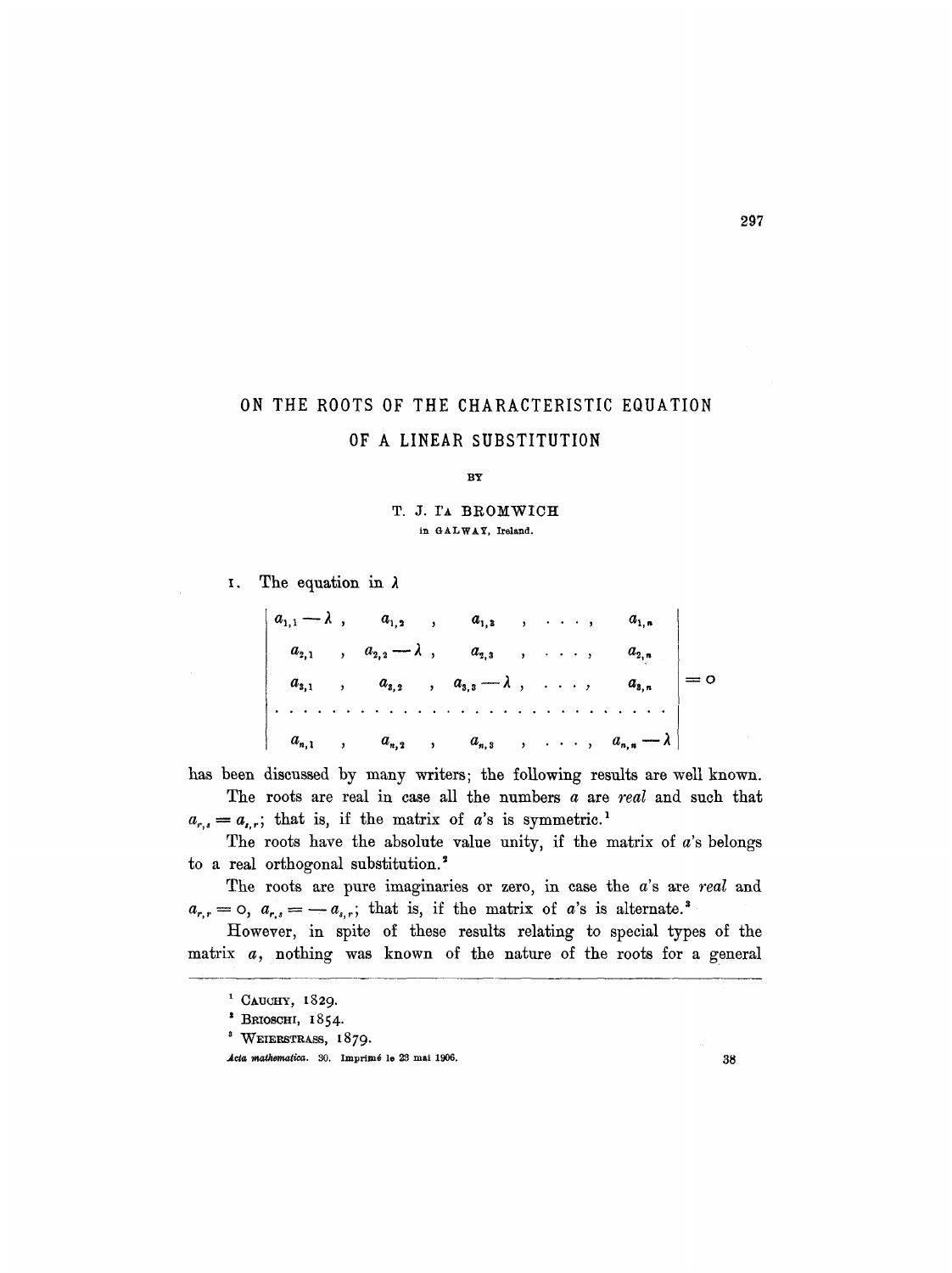matrix, until the problem was attacked by BENDIXSON<sup>1</sup> in 1900; he obtained upper and lower limits for the magnitude of the real and imaginary parts of the roots, taking all the numbers  $a$  to be real. The extension to the case of complex numbers  $a$  was made by HIRSCH<sup>2</sup> in 1902.

In what follows, we shall obtain narrower limits for the imaginary parts of the roots; incidentally, we also obtain BENDIXSON's and HIRSCH's limits for the real parts of the roots.

2. Take, in the first instance, all the a's to be *real;* and then write

$$
b_{r,r} = a_{r,r}, \t b_{r,s} = b_{r,s} = \frac{1}{2}(a_{r,s} + a_{r,s}),
$$
  
\n
$$
c_{r,r} = 0, \t c_{r,s} = -c_{r,s} = \frac{1}{2}(a_{r,s} - a_{r,s}),
$$
  
\n
$$
= \sum a_{r,s} x_r y_s, \t B = \sum b_{r,s} x_r y_s, \t C = \sum c_{r,s} x_r y_s.
$$
 (7.12)

It is now obvious that  $A = B + C$ , and that the bilinear forms  $B$ , C, are, respectively, symmetric and alternate. Following FROBENIUS, let us also write E for the unit form  $\Sigma x_r y_r$  and let  $[A \rightarrow \lambda E]$  denote the determinant written out at the beginning of  $\S$  I, while  $|B\rightarrow \lambda E|, |C\rightarrow \lambda E|$ , stand for similar determinants with  $b$ 's,  $c$ 's in place of  $a$ 's.

Suppose that  $\lambda_1$ ,  $\lambda_2$ , ...,  $\lambda_n$ , are the (real) roots of  $|B-\lambda E|$ , it is then known from a theorem due to WEIERSTRASS<sup>3</sup> that a *real* linear substitution can be found which, when applied to the  $x$ 's and  $y$ 's, reduces  $B$  to the form  $B_1 = \Sigma \lambda_r x_r y_r$ , while it leaves E unchanged. This substitution will change  $C$  into  $C<sub>1</sub>$ , another alternate form with real coefficients; but it will not alter the roots of the fundamental equation. Thus the equation  $|B_1 + C_2 - \lambda E| = o$  has the same roots as  $|A - \lambda E| = o$ .

Suppose now that  $\lambda = \alpha + i\beta$  is one of these roots; then the bilinear form  $B_1 + C_1 - (\alpha + i\beta)E$  has the rank<sup>4</sup> (n-1) at most. Consequently values of  $x_1, x_2, \ldots, x_n$  can be chosen which make the form zero, whatever

*A = ~ar,,X~y,,* 

<sup>&</sup>lt;sup>1</sup> Öfversigt af K. Vet. Akad. Förh. Stockholm, 1900, Bd. 57, p. 1099; Acta Mathematica, t. 25, 1902, p. 359.

<sup>&</sup>lt;sup>3</sup> Acta Mathematica, l. c., p. 367.

s Borliner Monatsberichte, I858; Ges. Werko, Bd. I, p. 243.

 $4$  Rang, according to FROBENIUS.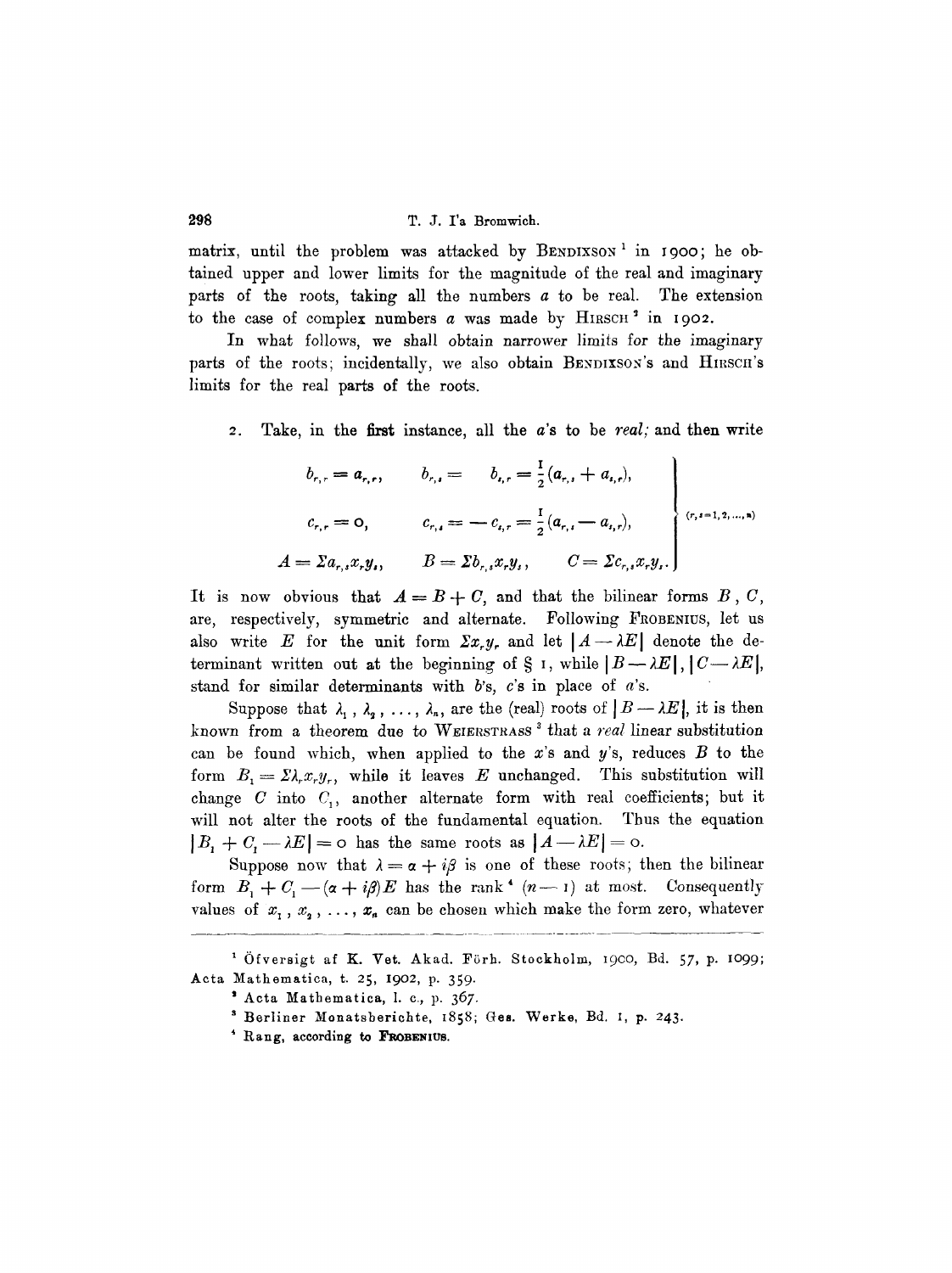values may be taken for  $y_1, y_2, \ldots, y_n$ ; naturally, the values for the x's will usually be complex, and some of them must be complex, unless  $\beta$  is zero. Write for these special values

$$
x_r = p_r + iq_r, \t\t (r=1,2,...,n)
$$

and let us choose for the y's the conjugate complex numbers

$$
y_r = p_r - iq_r, \t\t (r=1,2,...,n)
$$

it being understood that p, and q, are real. With these values for  $x_r, y_r$ , we find

$$
B_1 = \Sigma \lambda_r (p_r^2 + q_r^2), \qquad E = \Sigma (p_r^2 + q_r^2); \qquad (r = 1, 2, ..., n)
$$

further

$$
x_{r}y_{s}-x_{s}y_{r}=-2i(p_{r}q_{s}-p_{s}q_{r}),
$$

so that  $C_1$  becomes a pure imaginary. But, according to what we have already explained,

$$
\Sigma \lambda_r (p_r^2 + q_r^2) + C_1 - (\alpha + i\beta) \Sigma (p_r^2 + q_r^2) = 0;
$$

thus, since  $C_1$  is imaginary only, we have

$$
\Sigma \lambda_r (p_r^2 + q_r^2) - a \Sigma (p_r^2 + q_r^2) = 0.
$$

**Hence** 

$$
\alpha = \frac{\Sigma \lambda_r (p_r^2 + q_r^2)}{\Sigma (p_r^2 + q_r^2)},
$$

and consequently a lies between the greatest and least of the numbers  $\lambda_1$ ,  $\lambda_2$ ,...,  $\lambda_n$ , which is one of BENDIXSON's results (1. c. Theorem II).

We proceed next to obtain a corresponding theorem for  $\beta$ . Let us suppose that the non-zero roots of the equation  $|C-\lambda E| = o$  are given by  $\lambda = \pm i\mu_1, \pm i\mu_2, \ldots, \pm i\mu_\nu$ , where  $2\nu \leq n$ ; so that there are  $(n-2\nu)$ zero roots of this equation. By a theorem of WEIERSTRASS,<sup>1</sup> stated in § 1, the numbers  $\mu_1, \mu_2, \ldots, \mu_r$  are all real; and they may be supposed positive without loss of generality. Further the invariant-factors of the determinant  $|C-\lambda E|=0$  are all *linear*.<sup>1</sup> It is then possible to find a

<sup>&</sup>lt;sup>1</sup> WEIERSTRASS, Berliner Monatsberichte, 1870; Ges. Werke, Bd. 3, p. 139.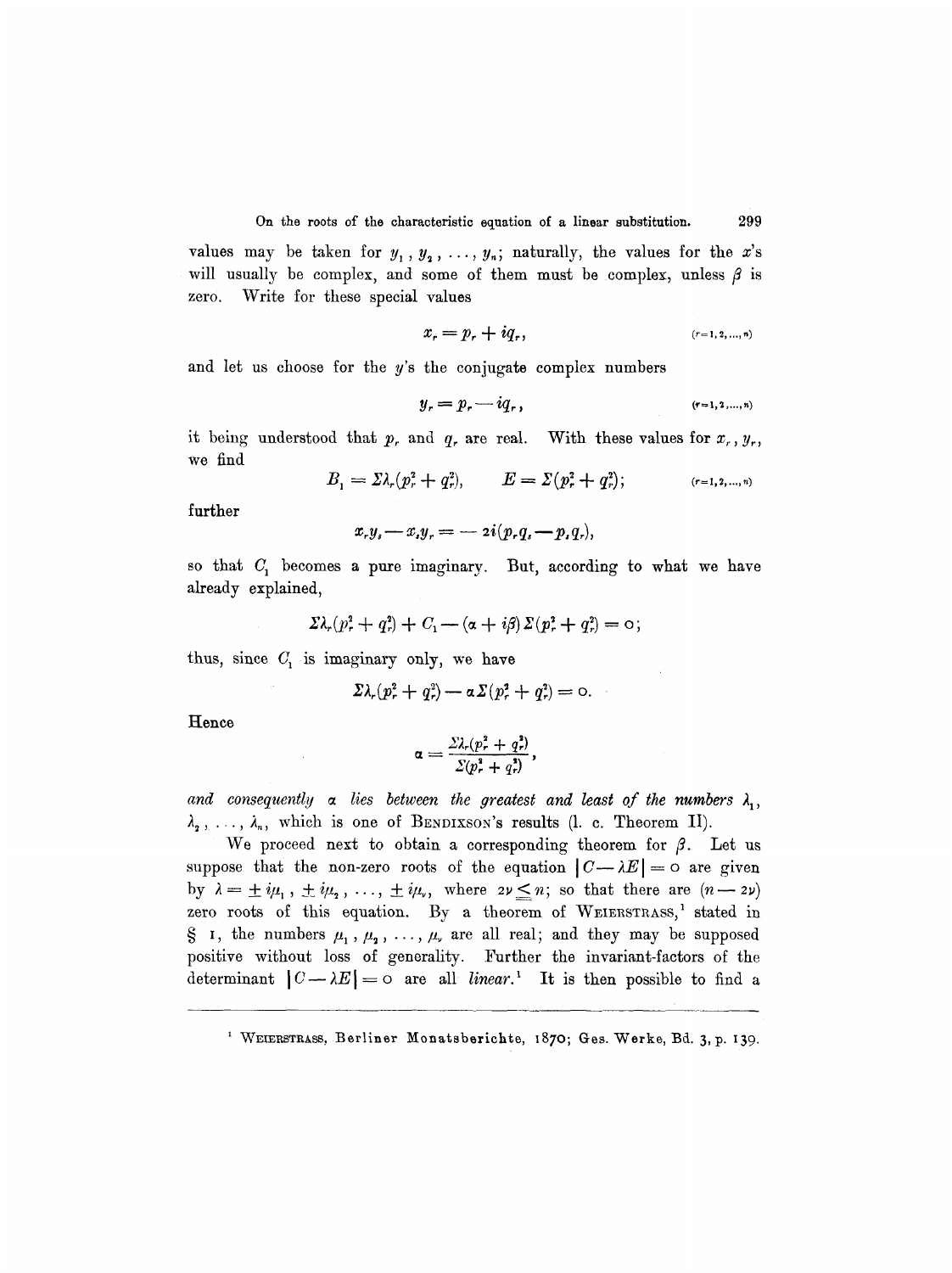## 300 T.J. I'a Bromwich.

real linear substitution, which, when applied to the  $x$ 's and  $y$ 's, reduces C to the form

$$
C_3 = \mu_1(x_1y_2 - x_2y_1) + \mu_2(x_3y_4 - x_4y_3) + \ldots + \mu_r(x_{2r-1}y_{2r} - x_{2r}y_{2r-1}),
$$

but leaves  $E$  unchanged.<sup>1</sup> Owing to the nature of this substitution,  $B$ is changed to  $B<sub>2</sub>$  another bilinear form which is symmetric and has real coefficients. Then, just as in the last case, values of the  $x$ 's can be chosen so that  $B_2 + C_2 - (a + i\beta)E = 0$ , for all values of the y's. Let these values of the  $x$ 's be given by

$$
x_r = p_r + iq_r, \t\t (r=1,2,...,n)
$$

and take

$$
y_r = p_r - iq_r. \qquad (r=1,2,\ldots,n)
$$

Then

$$
x_{r}y_{r} = p_{r}^{2} + q_{r}^{2}, \qquad x_{r}y_{s} + x_{s}y_{r} = 2(p_{r}p_{s} + q_{r}q_{s}),
$$

and consequently  $B<sub>2</sub>$  is real; but

$$
x_{r}y_{r}-x_{s}y_{r}=-2i(p_{r}q_{s}-p_{s}q_{r})
$$

so that

$$
C_2 = -2i[\mu_1(p_1q_2-p_2q_1)+\ldots+\mu_r(p_{2r-1}q_{2r}-p_{2r}q_{2r-1})].
$$

Hence, from the equation  $B_2 + C_2 - (\alpha + i\beta)E = 0$  we deduce

$$
\beta\Sigma(p_r^2+q_r^2)=-2\big[\mu_1(p_1q_2-p_2q_1)+\ldots+\mu_r(p_{2r-1}q_{2r}-p_{2r}q_{2r-1})\big].
$$

But, in absolute value  $2(p_1q_1-p_2q_1)$  is not greater than  $(p_1^2+q_2^2)+(p_2^2+q_1^2)$ , and consequently

$$
|\beta|\Sigma(p_r^2+q_r^2)\leq [\mu_1(p_1^2+q_1^2+p_2^2+q_2^2)+\ldots+\mu_r(p_{2r-1}^2+q_{2r-1}^2+p_{2r}^2+q_{2r}^2)].
$$

From which it is clear that *the absolute value of*  $\beta$  *cannot exceed the greatest of the numbers*  $\mu_1$ ,  $\mu_2$ , ...,  $\mu_r$ ; which is obviously analogous to BENDIXSON's Theorem II. We shall now see that *this theorem usually gives narrower*  $limits for  $\beta$  than Bendixson's Theorem I, and cannot give wider limits.$ 

<sup>&</sup>lt;sup>1</sup> That such a reduction is possible is contained implicitly in KRONECKER's work on the reduction of a single bilinear form. For an explicit treatment, see my papers, Proc. Lond. Math. Soc., vol. 32, 1900, p. 321, § 4; vol. 33, 1901, p. 197, § 3; American Journal of Mathematics, vol. 23, 1901, p. 235.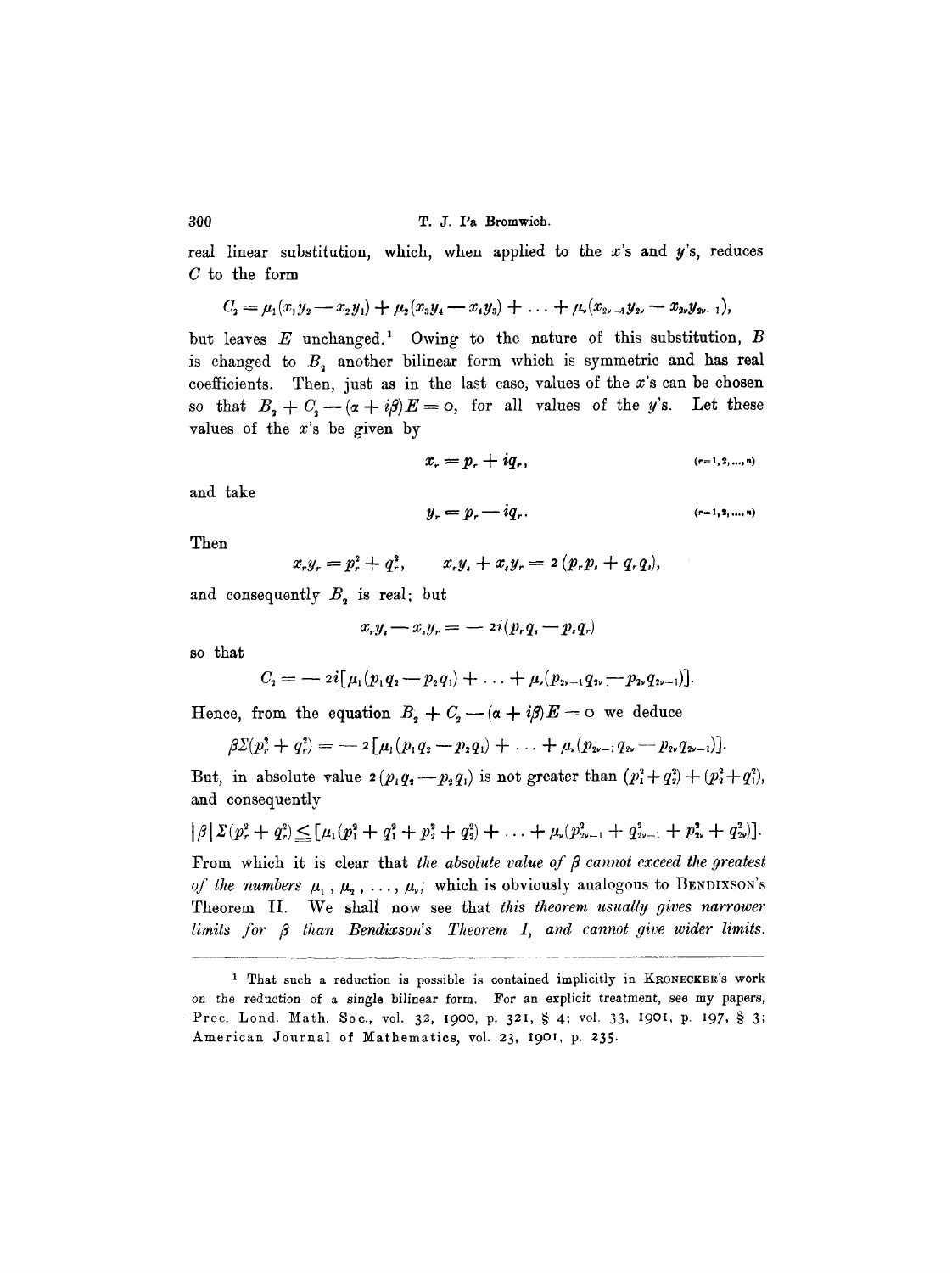On the roots of the characteristic equation of a linear substitution. 301 For, since  $\pm i\mu_1$ ,  $\pm i\mu_2$ , ...,  $\pm i\mu_r$  are the non-zero roots of  $|\lambda E - C| = 0$ , it follows that

$$
\mu_1^2+\mu_2^2+\ldots+\mu_\nu^2
$$

is equal to the coefficient of  $\lambda^{n-2}$  in the expanded form of the determinant; thus

$$
\mu_1^2 + \mu_2^2 + \ldots + \mu_r^2 = \frac{1}{2} \Sigma c_{r,s}^2.
$$
 (r,s=1,2,...,n)

Hence, if  $g$  is the greatest coefficient in  $C$ , we have  $^1$ 

$$
\mu_1^2 + \mu_2^2 + \ldots + \mu_r^2 \leq \frac{1}{2} n(n-1) g^2
$$
.

Thus it will usually happen that the greatest of  $\mu_1, \mu_2, \ldots, \mu_r$  is less 1 than  $g\left[\frac{1}{2}n(n-1)\right]^2$ ; and the greatest  $\mu$  can never exceed this value, which is the limit given in BENDIXSON'S Theorem I.

**3** . denote the complex number conjugate to a. Then write Suppose now that the numbers a are *complex:* and write a' to

$$
b_{r,s} = \frac{1}{2} (a_{r,s} + a'_{s,r}), \qquad b_{s,r} = \frac{1}{2} (a_{s,r} + a'_{r,s}),
$$
  

$$
ic_{r,s} = \frac{1}{2} (a_{r,s} - a'_{s,r}), \qquad ic_{s,r} = \frac{1}{2} (a_{s,r} - a'_{r,s}),
$$
  

$$
(r,s=1,2,...,n)
$$

so that,

$$
b'_{r,s} = b_{s,r}, \qquad c'_{r,s} = c_{s,r}. \qquad (r,s=1,2,...,n)
$$

Further, put

 $A = \sum a_{r,s} x_r y_s, \qquad B = \sum b_{r,s} x_r y_s, \qquad C = \sum c_{r,s} x_r y_s, \quad (r,s=1,2,...,n)$ 

Then it is obvious that  $A=B+i\tilde{C}$ , and that the bilinear forms B, C are forms of HERMITE's type.

Suppose now that  $\lambda_1, \lambda_2, \ldots, \lambda_n$  are the roots of  $|B-\lambda E|=0$ ; it is known that these roots are all real and that the invariant-factors of the determinant are linear.<sup>2</sup> It is then possible to find a linear substitution

<sup>&</sup>lt;sup>1</sup> There are only  $n(n-1)$  non-zero coefficients in C, because  $c_{r,r} = 0$ .

 $^2$  CHRISTOFFEL, Crelle's Journal, Bd. 63, 1864, p. 252.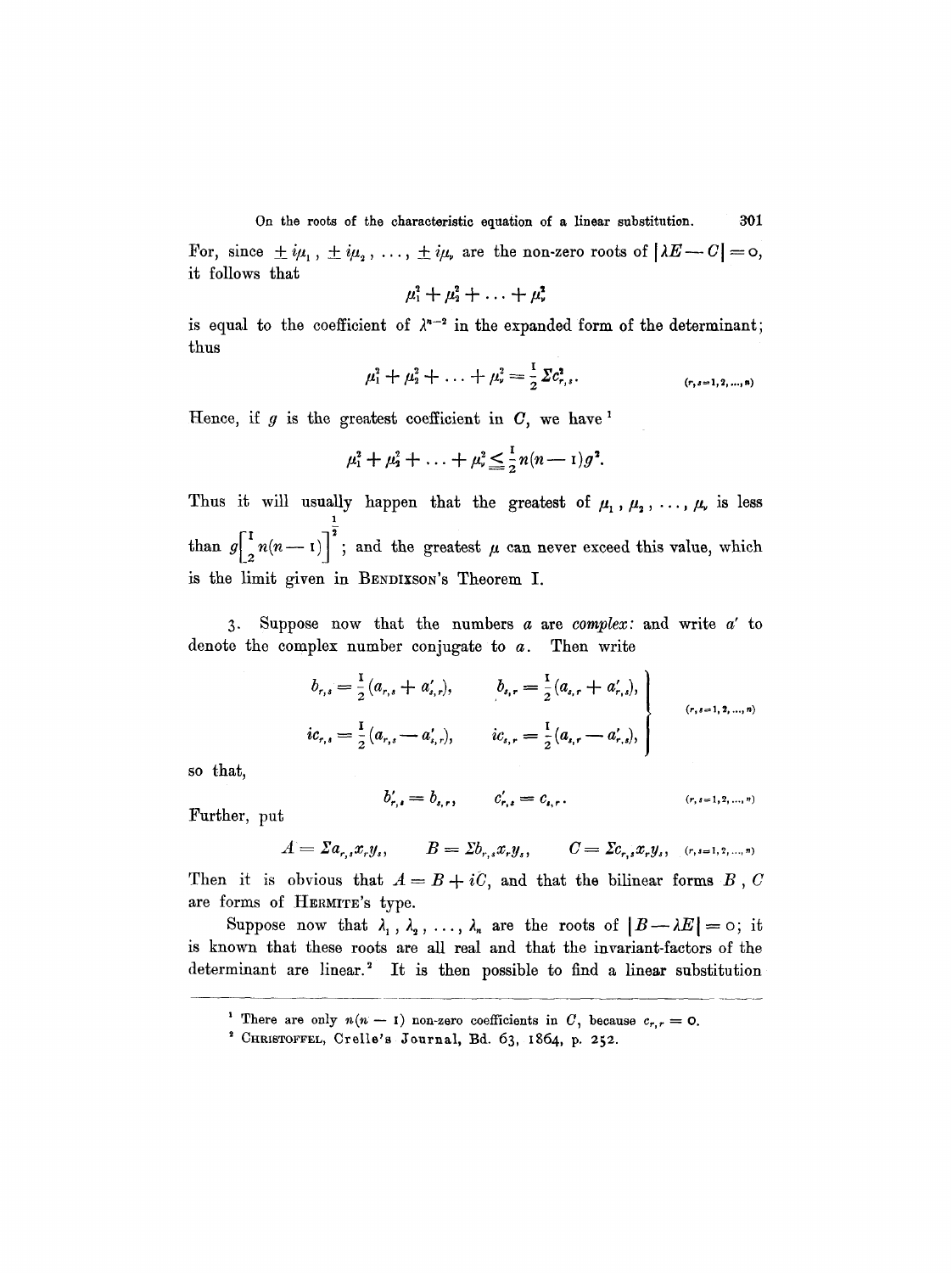S (usually complex) such that when  $S$  is applied to the x's, and the conjugate substitution to the y's, the form B is reduced to  $B_i = \Sigma \lambda_i x_i y_i$ , while  $E$  remains unchanged.<sup>1</sup> Further  $C$  is changed to  $C<sub>1</sub>$ , another bilinear form of HERMITE'S type, (in consequence of the relation between the substitutions on the  $x$ 's and on the  $y$ 's).

The determinantal equation then becomes  $|B_1+iC_1-\lambda E|=0$ ; thus, if a root is  $\lambda = \alpha + i\beta$ , we can choose the x's so as to make

$$
B_1 + iC_1 - (\alpha + i\beta)E = 0,
$$

whatever values we give to the  $y$ 's. Suppose that these values for the  $x$ 's are given by

$$
x_r = p_r + iq_r, \t\t (r=1,2,...,n)
$$

and then take

$$
y_r = p_r - iq_r = x'_r.
$$
 (r=1,2,...,n)

Thus

$$
B_1 = \Sigma \lambda_r (p_r^2 + q_r^2), \qquad E = \Sigma (p_r^2 + q_r^2);
$$

also, if  $C_1 = \sum_{r,s} x_r y_s$ , we have that  $\gamma_{r,s} x_r y_s$  and  $\gamma_{s,r} x_s y_r$  are conjugate complex numbers, because  $\gamma_{i,r} = \gamma'_{r,i}, x_i = y'_i, y_r = x'_r$ ; further  $\gamma_{i,r} x_r y_r$  is real; hence  $B_1, C_1, E$  are all three *real.* Consequently the relation

$$
B_1 + iC_1 - (\alpha + i\beta)E = 0
$$

gives  $B_1 = \alpha E$ , so that

$$
\alpha = \frac{\Sigma \lambda_r (p_r^2 + q_r^2)}{\Sigma (p_r^2 + q_r^2)}.
$$

Thus, just as in § 2, a *lies between the greatest and least of*  $\lambda_1, \lambda_2, \ldots, \lambda_n$ . This is HIRSCH's Theorem II.

But it is now clear that, if  $\lambda = \mu_1, \mu_2, \ldots, \mu_n$  are the roots of  $|C-\lambda E|=0$ , we can similarly transform C into the form  $C_2=\sum \mu_r x_r y_r'$ , leaving  $E$  unchanged, while  $B$  becomes  $B<sub>2</sub>$  another HERMITE's form. Thus, by an exactly similar argument, we find that  $\beta$  lies between the greatest *and least of*  $\mu_1$ ,  $\mu_2$ , ...,  $\mu_n$ ; which is the extension to complex coefficients of the theorem proved in  $\S$  2 for real coefficients.

We proceed now to show the connection between these theorems and

<sup>&</sup>lt;sup>1</sup> See for example  $\S$  6 of the first, or  $\S$  5 of the last, of my papers quoted above.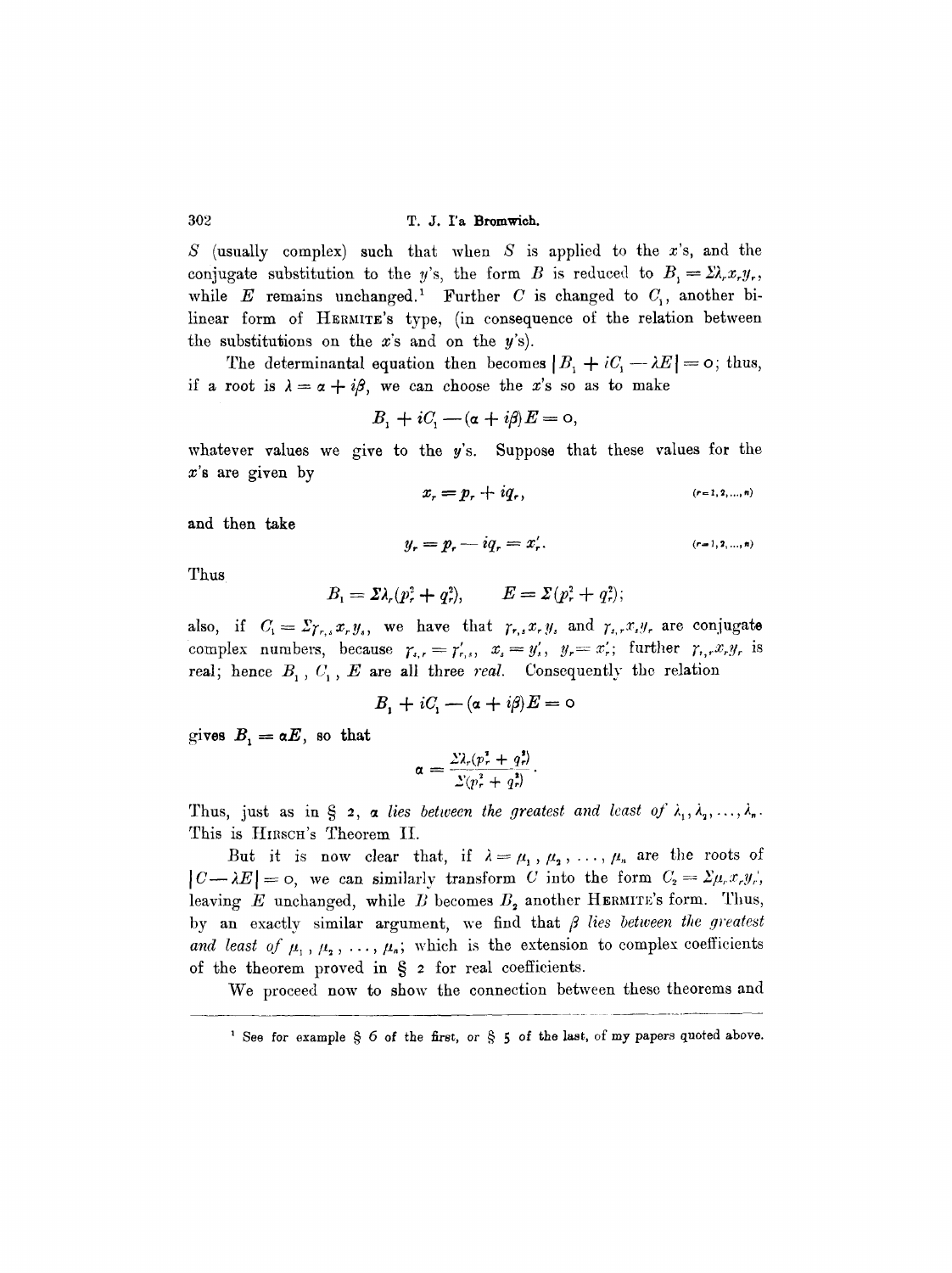On the roots of the characteristic equation of a linear substitution. 303

HIRSCH's Theorem I. Since  $\lambda_1$ ,  $\lambda_2$ , ...,  $\lambda_n$  are the roots of the equation  $|B-\lambda E|=0$ , by comparing coefficients of  $\lambda^{n-1}$ ,  $\lambda^{n-2}$ , we find

$$
\Sigma \lambda_r = \Sigma b_{r,r}, \qquad \Sigma \lambda_r \lambda_s = \Sigma (b_{r,r} b_{r,s} - b_{r,s} b_{r,r}). \qquad (r,s=1,2,...,n)
$$

Thus

$$
\Sigma \lambda_r^2 = \Sigma b_{r,r}^2 + \Sigma b_{r,s} b_{s,r}.
$$

Hence, if  $g_1$  is the greatest absolute value of any coefficient in  $B$ , we have

$$
\Sigma \lambda_r^2 \leq n g_1^2 + n(n-1) g_1^2,
$$

or

$$
\Sigma \lambda_r^2 \leq (n g_1)^2.
$$

Now we have seen that  $\alpha^2$  is not greater than the greatest of  $\lambda_1^2, \lambda_2^2, ..., \lambda_n^2$ ; and consequently  $\alpha^2$  is usually less than  $(ng_1)^2$ , while it can never be greater than this limit. That is,  $\alpha$  is not greater, numerically, than  $ng_1$ . Similarly, if  $g_2$  is the greatest absolute value of any coefficient in  $C$ , it can be proved that  $\beta$  *is not greater, numerically, than ng*<sub>2</sub>.

From the inequality proved above

$$
\alpha^2 \leq \Sigma b_{r,r}^2 + \Sigma b_{r,s} b_{s,r} \qquad (r,s=1,2,...,n)
$$

and the corresponding one

 $\beta^2 \leq \Sigma c_{r,r}^2 + \Sigma c_{r,s} c_{r,r}$ 

we find

$$
\alpha^2 + \beta^2 \leq \Sigma(b_{r,r}^2 + c_{r,r}^2) + \Sigma(b_{r,s}b_{r,r} + c_{r,s}c_{r,r}).
$$

Now

$$
b_{r,r}^2+c_{r,r}^2=a_{r,r}a_{r,r}',
$$

and

$$
b_{r,s}b_{s,r}+c_{r,s}c_{s,r}=\frac{1}{2}(a_{r,s}a'_{s,r}+a_{s,r}a'_{r,s}),
$$

so that

$$
\alpha^2 + \beta^2 \leq \sum a_{r,r} a'_{r,r} + \sum a_{r,s} a'_{s,r}.
$$

 $(r, s = 1, 2, ..., n)$ 

Thus, if  $g_3$  is the greatest absolute value of any coefficient in  $A$ , we have

$$
\alpha^2+\beta^2\leq ng_3^2+n(n-1)g_3^2,
$$

<sup>1</sup> If it happens that the coefficients in C are pure imaginaries, so that  $c_{r,r}=0$ ,  $c_{r,s}=-c_{s,r}$ , it can be proved (as in § 2) that

$$
|\beta| \leq g_{\bullet} \left[\frac{1}{2}n(n-1)\right]^{\frac{1}{2}}.
$$